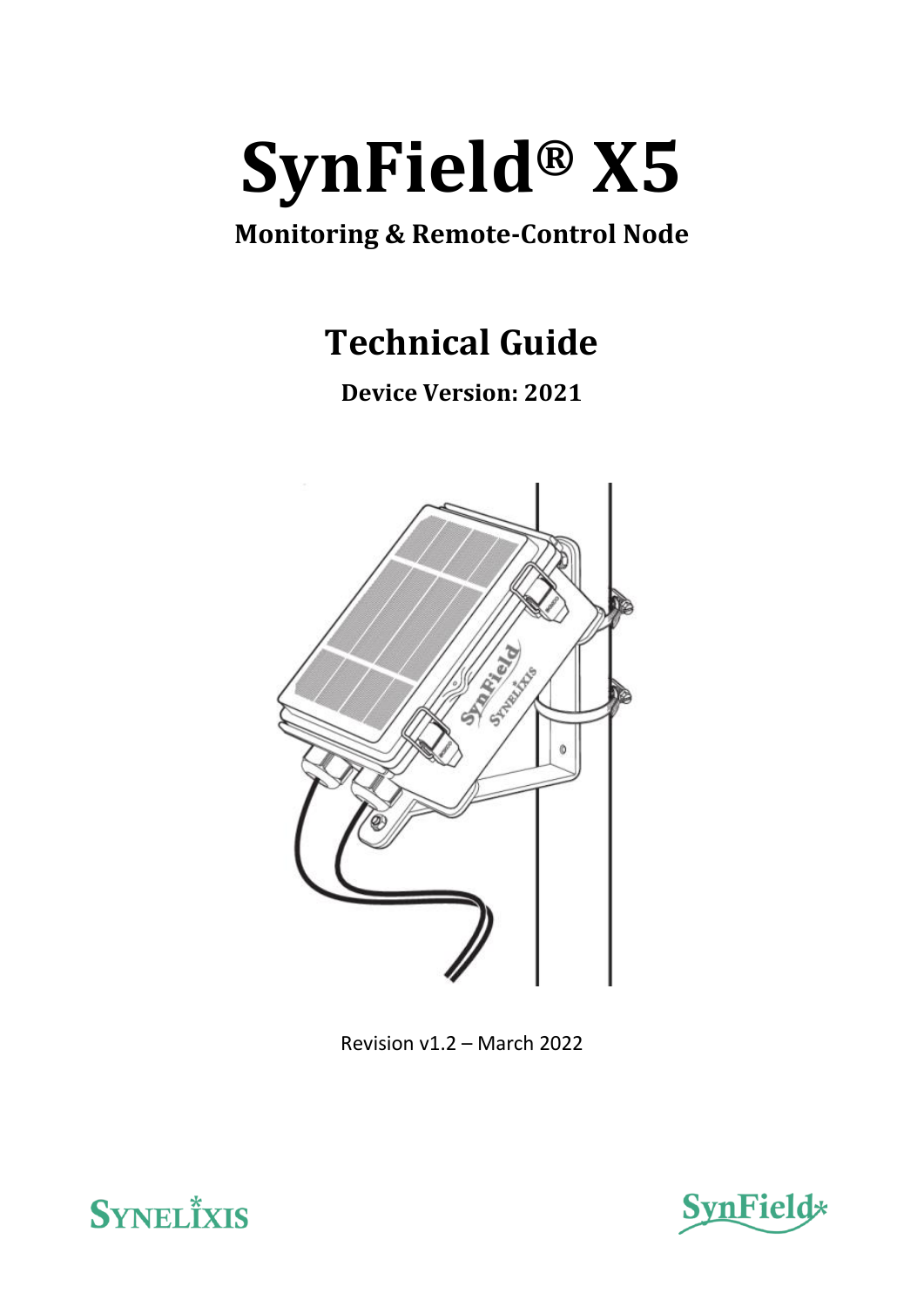## **Contents**

| 2.1 |  |  |  |  |
|-----|--|--|--|--|
|     |  |  |  |  |
| 3.1 |  |  |  |  |
| 3.2 |  |  |  |  |
| 3.3 |  |  |  |  |
|     |  |  |  |  |
| 4.1 |  |  |  |  |
| 4.2 |  |  |  |  |
| 4.3 |  |  |  |  |
| 4.4 |  |  |  |  |
|     |  |  |  |  |
|     |  |  |  |  |
| 6.1 |  |  |  |  |
| 6.2 |  |  |  |  |
|     |  |  |  |  |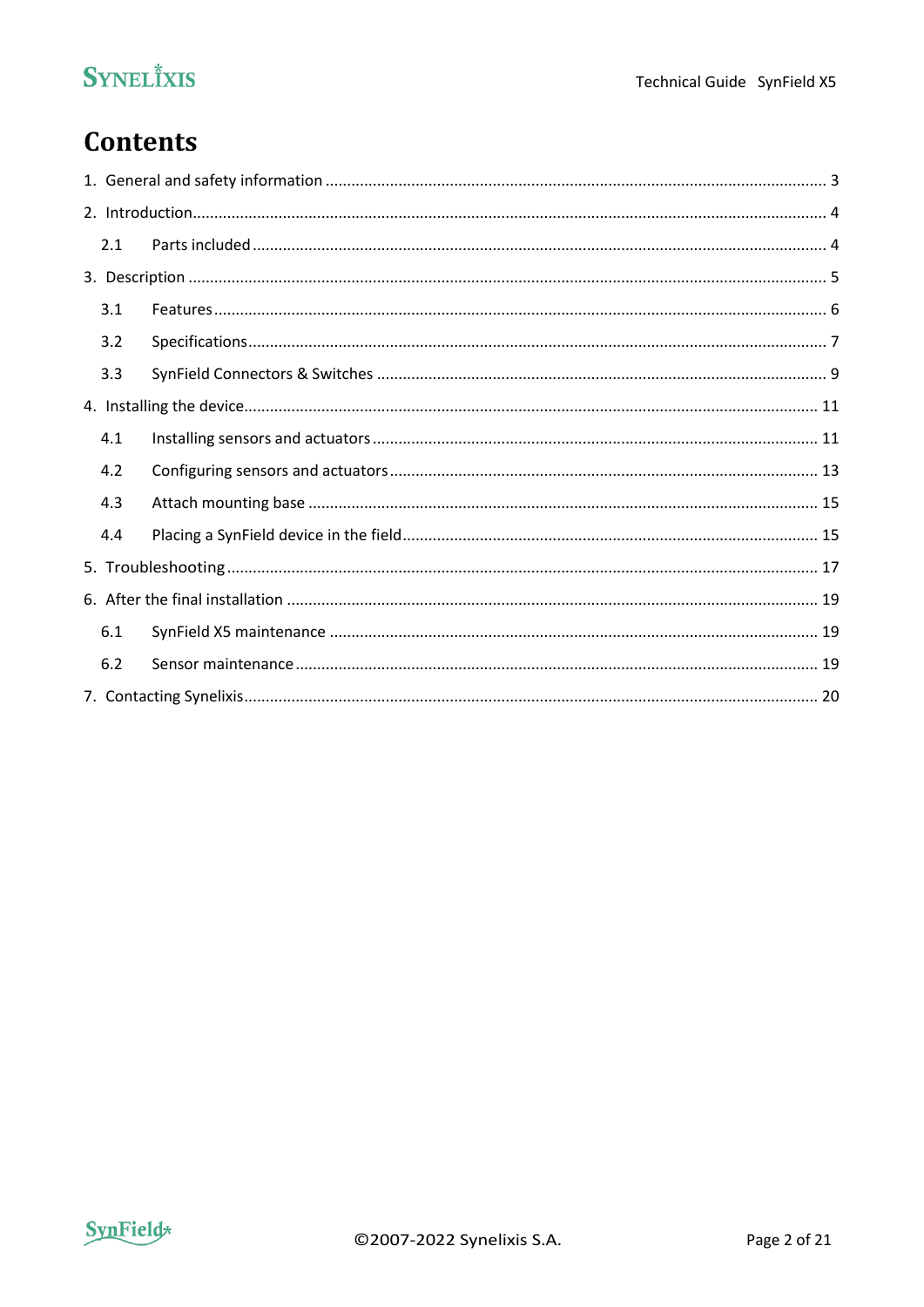### <span id="page-2-0"></span>**1. General and safety information**

#### **Important:**

- All documents are provided as-is and are subject to change without notice.
- Never immerse equipment in any liquid.
- Keep equipment within temperature range indicated in recommendation section.
- Do not connect or power equipment using cables that have been damaged.
- Place equipment in an area to which only maintenance personnel can have access (in a restricted access zone).
- In any case keep children away from the equipment.
- If a software failure occurs, contact Synelixis technical support before doing any action by yourself.
- Be careful if you are connected through SynField Control Application for setting up device configuration; if settings are incorrectly altered, it could lose connection to the server and connected sensors.
- If you need to clean the node, wipe it with a dry towel.
- The device is not designed to be placed under dangerous chemical elements, explosive atmospheres with flammable gases, high voltage installations or special installations. Please contact Synelixis technical support to ensure your application is compatible with the device.

#### **Read before use:**

The following list shows just some of the actions that produce the most common failures.

#### **Software:**

- When updating device firmware, using the SynField Control application, make sure battery voltage is over 3.75V.
- Do not plug/unplug any sensor while updating firmware. The device can become unresponsive.

#### **Hardware:**

- Do not submerge SynField Monitoring & Remote-Control Node in liquids.
- Do not place the device in places where it could be exposed to extreme shocks and vibrations.
- Do not expose the device in temperatures below -30 °C or above 60 °C.
- Do not place the device where water can reach the internal parts of the device.

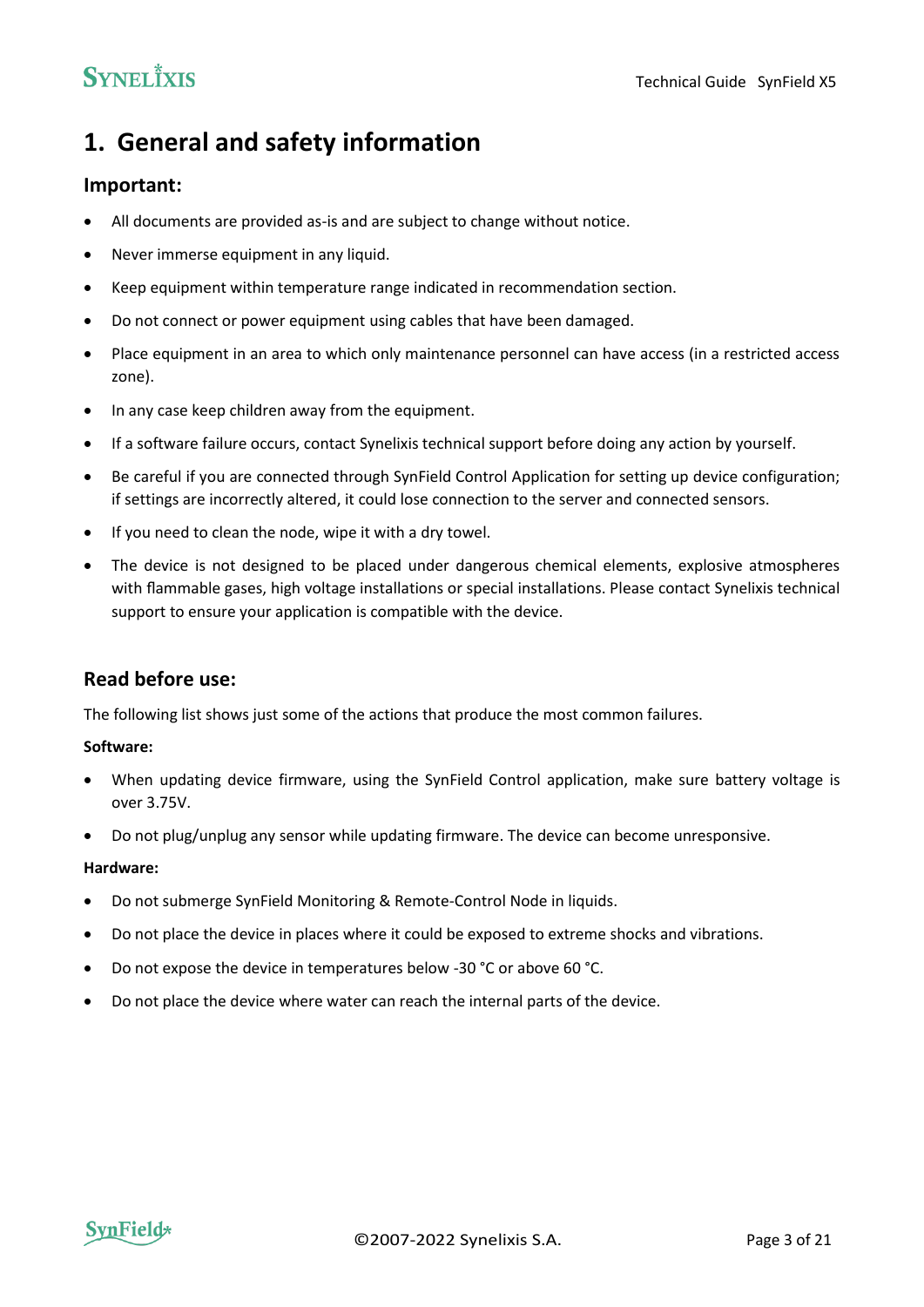### <span id="page-3-0"></span>**2. Introduction**

This guide explains the features related to our **SynField X5 Monitoring & Remote-Control Node**, released in January 2021.

If you are using another version of our products, please use the corresponding guides, available on our website.

### <span id="page-3-1"></span>**2.1 Parts included**

The parts included are shown in the following figure and are the following:

- The SynField Node, with international SIM installed. Ready to operate, out-of-the-box.
- Aluminum base (2 parts)
- Stainless-steel screws for fixing the base and the device with the base.
- Metal-clamp (or tire-ups) for attaching the device to a pole.

See the respective "Installation Guide" for details.



*Figure 1. Parts included*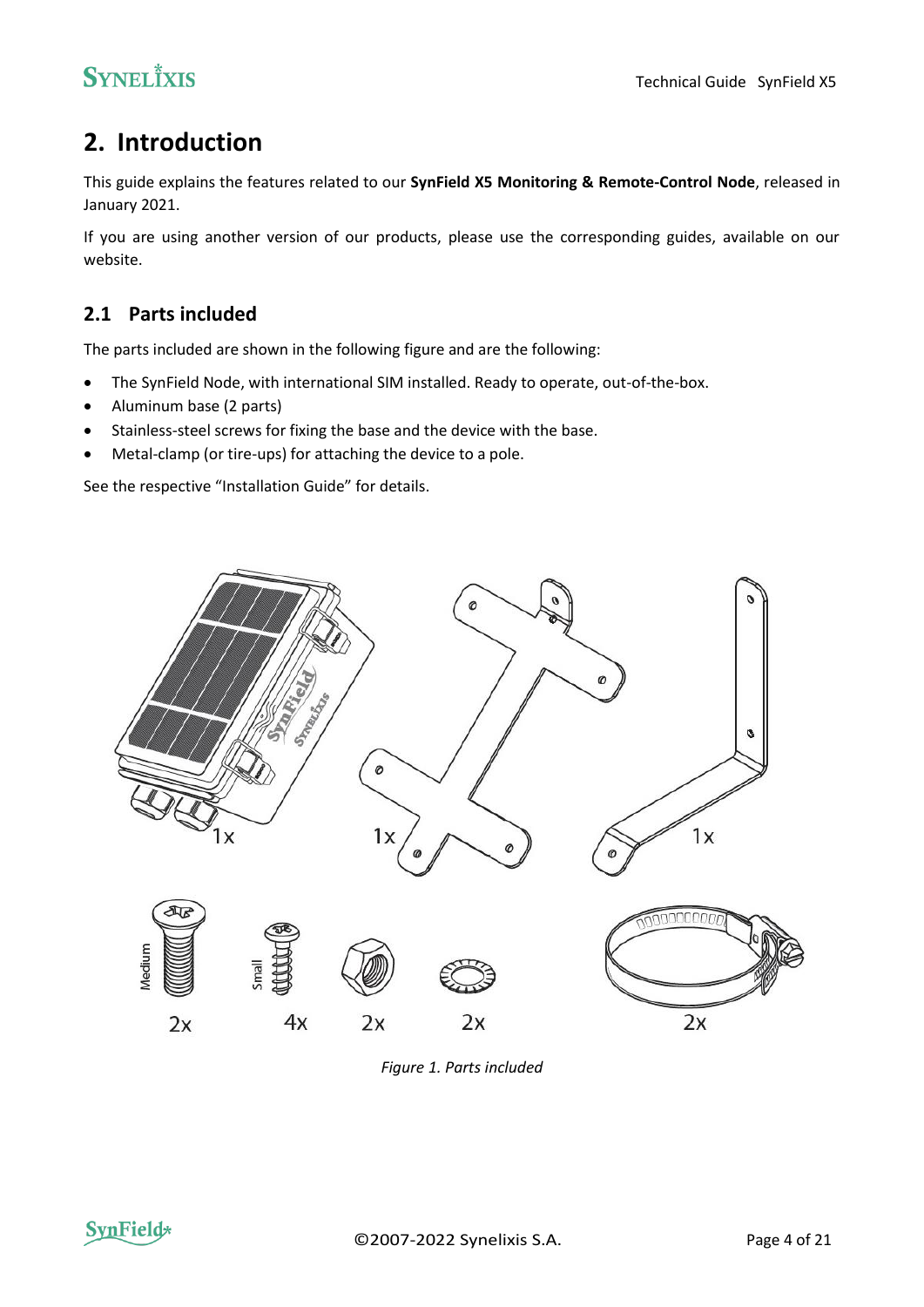### <span id="page-4-0"></span>**3. Description**

The SynField ecosystem [\(Figure](#page-4-1) 2) is based on the SynField Monitoring & Remote-Control Node, which are able to interface to a variety of sensors and control automation systems (i.e., relays and electrovalves).

The SynField Node periodically collects sensor data and forward them to the SynField cloud server via a cellular or Wi-Fi connection. Moreover, they act as controllers that allow remote control of actuators (i.e., electrovalves and relays). This way they can support smart irrigation applications and automatic control of electrovalves and pumps based on field status and user preferences.

The SynField ecosystem, except the Monitoring & Remote-Control Node, comprises of:

- The **SynField Web portal** [\(https://app.synfield.gr/\)](https://app.synfield.gr/), where the user can monitor sensors, control actuators, configure the system, define actuation rules and much more.
- **•** The SynField Mobile application<sup>1</sup> through which the user can easily monitor and control the various sensors and actuators.
- **•** The SynField Control application<sup>2</sup> through which the user can configure the SynField device.



<span id="page-4-1"></span>*Figure 2. The complete SynField Ecosystem*

<sup>&</sup>lt;sup>2</sup> The SynField Control application is available for Android devices. Can be downloaded from Google Play store (search for "SynField Control" or use the link https://play.google.com/store/apps/details?id=com.synelixis.SynControl)



<sup>&</sup>lt;sup>1</sup> The SynField application is available for Android devices. Can be downloaded from Google Play store (search for "Synfield" or use the link https://play.google.com/store/apps/details?id=gr.synfield.client.android)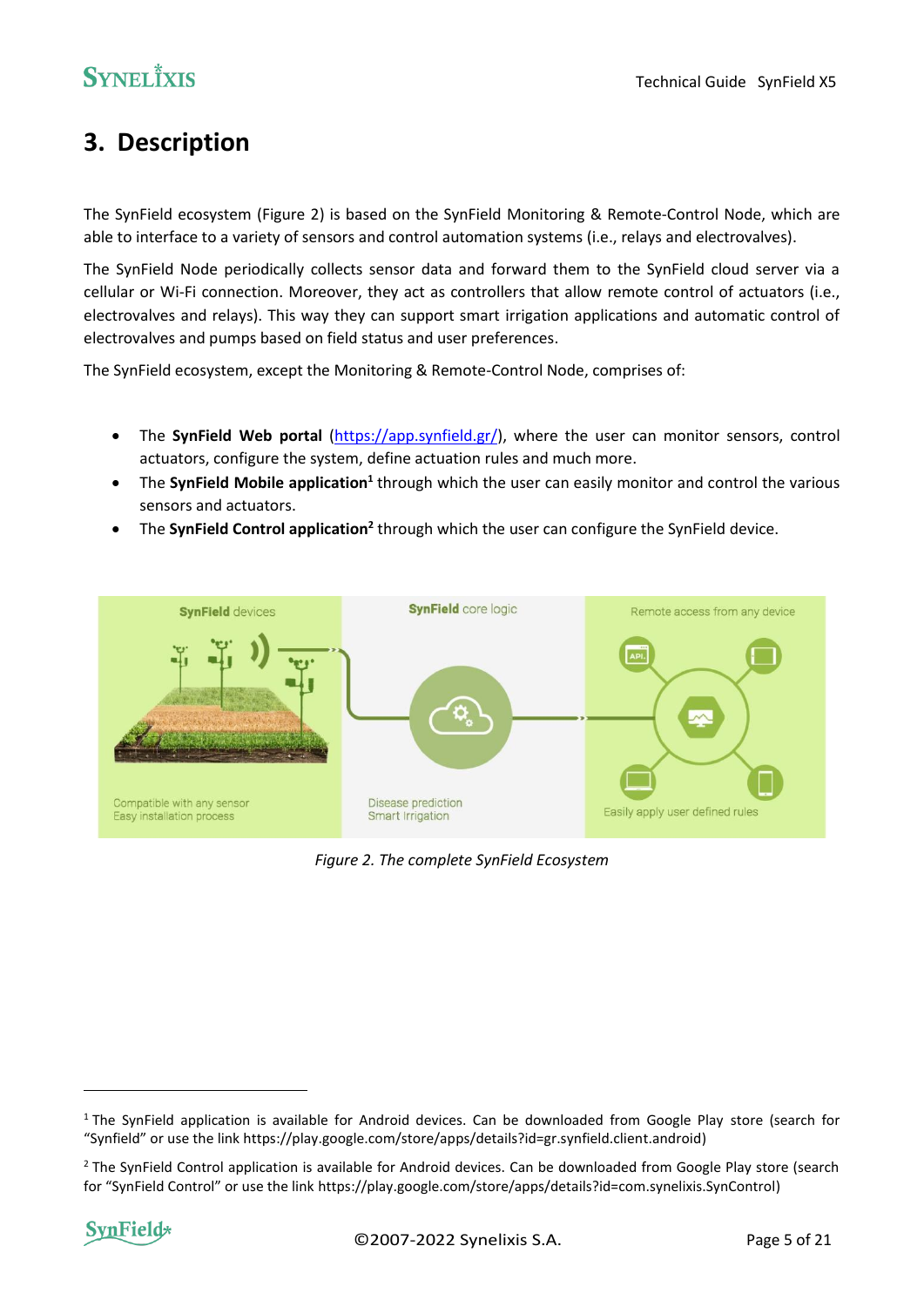#### <span id="page-5-0"></span>**3.1 Features**

- Ultra-rugged and durable construction
- Eight sensor ports (any type of analog, pulse, I2C, SDI-12)
- Eight latching actuator ports (any type of solenoid control valves, pumps, latching relays, etc.)
- Wireless connection to SynOdos peripheral node via LoRa RF technology
- Supports a plethora of off-the-self sensors (vendor independent) and actuators (valves, relays).
- Integrated quad-band cellular module, NB-IoT compatible
- Out-of-the-box integrated with the SynField Cloud application, for almost real-time data monitoring
- Almost real-time control of valves, relays and automations using advanced, user-defined rules
- Integrated GPS and barometric pressure sensor
- Configurable via Bluetooth with the SynField Control application (Android OS)
- Simple setup process via the Bluetooth interface
- Firmware update using the control application
- Built-in solar panel or external charger for all kinds of installations
- Rechargeable high capacity (4000mAh) battery
- On board non-volatile memory (8 Mbyte)
- ESD/lightning protection
- Optimized user interface for desktop and mobile devices
- Dedicated application for mobile devices (Android OS) providing a simplified monitor and control interface.

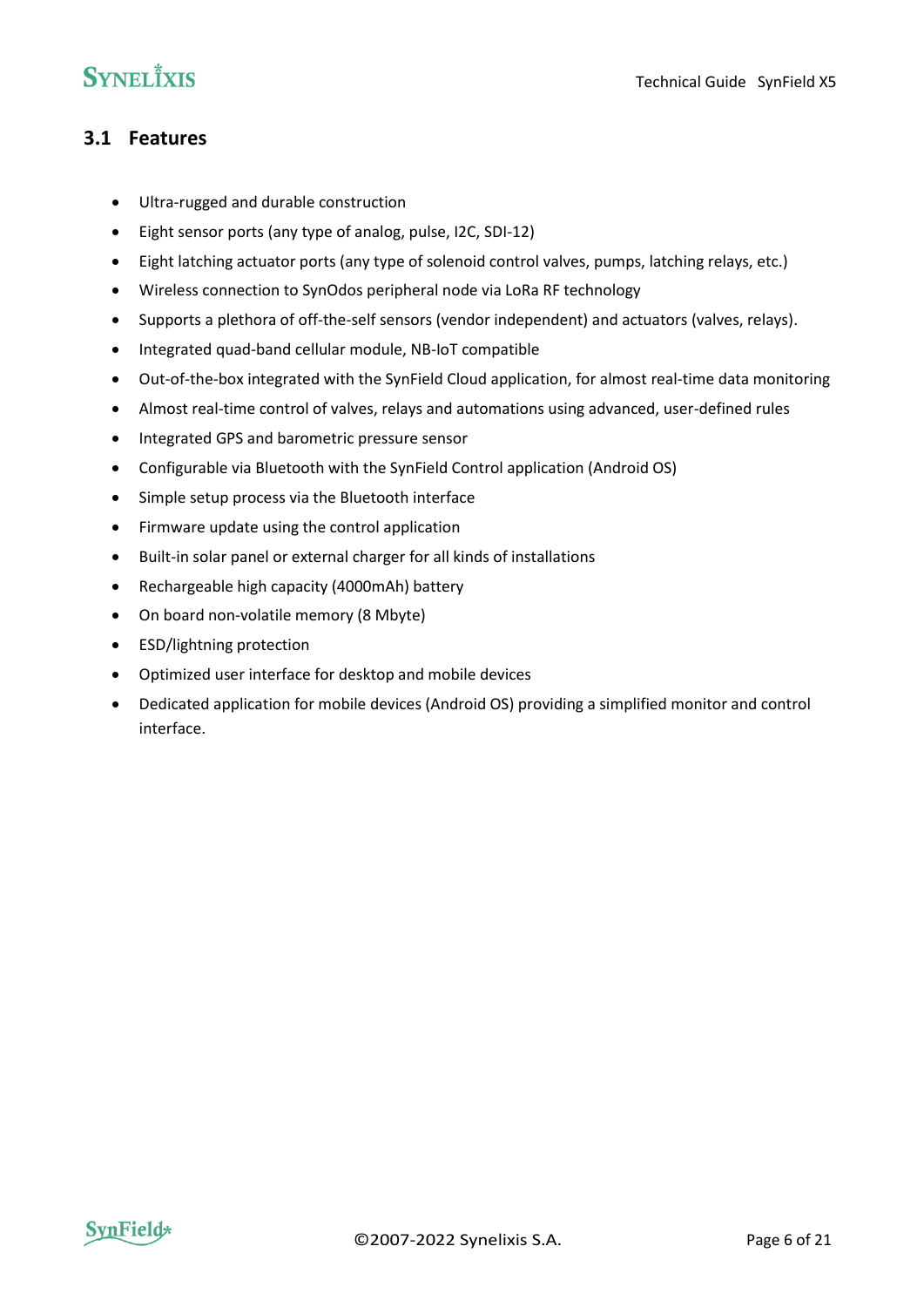### <span id="page-6-0"></span>**3.2 Specifications**

| Sensors' Input                |                                                                                                                                                                                                                                                                                                                                                                                                                                             |  |  |  |
|-------------------------------|---------------------------------------------------------------------------------------------------------------------------------------------------------------------------------------------------------------------------------------------------------------------------------------------------------------------------------------------------------------------------------------------------------------------------------------------|--|--|--|
| Wireless interconnection      | LoRa RF interface for interconnection with peripheral devices (synOdos)<br>$\bullet$                                                                                                                                                                                                                                                                                                                                                        |  |  |  |
| Sensor input ports            | 8 sensor input ports, grouped as follows:<br>• 4 x fully selectable ports supporting<br>analog: (10bit accuracy), single-ended, differential sensors<br>$\circ$<br>pulse counters sensors<br>$\circ$<br>• 2 x high accuracy analog ports (16 bits accuracy)<br>• 1 x combo port to support the meteorological-sensor-suite combinational<br>sensor (rain-meter, windmeter, wind direction)<br>• 1 x digital sensors port (UART, I2C, SDI12) |  |  |  |
| Power Output to Sensors       | Selectable 3.3V or 5V excitation power output to sensors                                                                                                                                                                                                                                                                                                                                                                                    |  |  |  |
| <b>Sensor Connectors</b>      | • 3.5 mm stereo jack for analog, digital and pulse counters<br>• RJ-11 for I2C / SDI12 / UART and Weather Station                                                                                                                                                                                                                                                                                                                           |  |  |  |
| <b>Global Position System</b> | • Integrated GPS receiver                                                                                                                                                                                                                                                                                                                                                                                                                   |  |  |  |
| GPS position accuracy         | $\bullet$ ±3 m, with good sky view                                                                                                                                                                                                                                                                                                                                                                                                          |  |  |  |
| <b>GPS Antenna</b>            | • Active patch antenna                                                                                                                                                                                                                                                                                                                                                                                                                      |  |  |  |
| On board sensors              | $\bullet$ GPS<br>• Barometric<br>• System Temperature<br>• Battery Voltage Level<br>• Charge current                                                                                                                                                                                                                                                                                                                                        |  |  |  |
| Logging/Reporting interval    | • 5 minutes to 24 h<br>• 1 minute to 24 h in case of permanent connection to power supply                                                                                                                                                                                                                                                                                                                                                   |  |  |  |
| <b>Actuators' Output</b>      |                                                                                                                                                                                                                                                                                                                                                                                                                                             |  |  |  |
| <b>Actuator ports</b>         | • 8 latching ports (i.e., valves with latching solenoid, latching relay)<br>• Selectable 9V or 12V actuation                                                                                                                                                                                                                                                                                                                                |  |  |  |
| Actuation interval            | • 5 minutes to 24 h<br>• 1 minute to 24 h in case of permanent connection to power supply                                                                                                                                                                                                                                                                                                                                                   |  |  |  |
| <b>Connectivity</b>           |                                                                                                                                                                                                                                                                                                                                                                                                                                             |  |  |  |
| <b>Cellular Connectivity</b>  | Quad-Band GSM/GPRS cellular module, NB-IoT compatible                                                                                                                                                                                                                                                                                                                                                                                       |  |  |  |
| Cellular coverage             | Integrated SIM supporting 150+ countries, with 200+ networks                                                                                                                                                                                                                                                                                                                                                                                |  |  |  |
| SIM type                      | Nano SIM Card                                                                                                                                                                                                                                                                                                                                                                                                                               |  |  |  |
| Cellular Antenna              | On board chip-antenna                                                                                                                                                                                                                                                                                                                                                                                                                       |  |  |  |
| Extra Cellular Antenna        | Optional SMA connector for connecting external antenna                                                                                                                                                                                                                                                                                                                                                                                      |  |  |  |
| Internet downloads            | SSL/TLS encrypted                                                                                                                                                                                                                                                                                                                                                                                                                           |  |  |  |

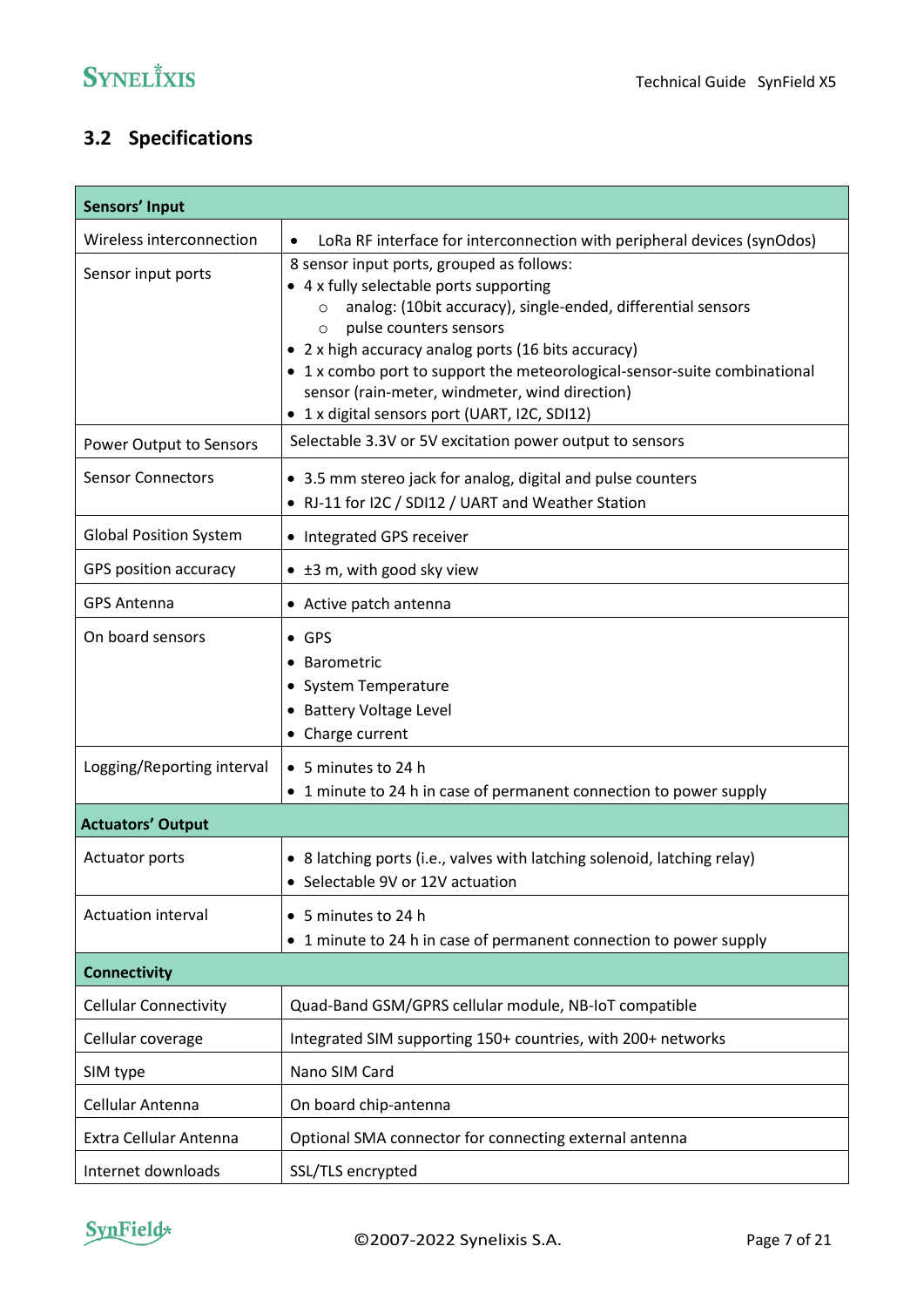| Configuration Interface         | Bluetooth 2.1                                                                                                   |  |  |
|---------------------------------|-----------------------------------------------------------------------------------------------------------------|--|--|
| <b>System Characteristics</b>   |                                                                                                                 |  |  |
| Data storage                    | 8 MB (1-year+ records depending on configuration)                                                               |  |  |
| Memory type                     | On-board, non-volatile flash, full data retention with loss of power                                            |  |  |
| Timekeeping                     | Synchronize automatically with SynField server                                                                  |  |  |
| Battery capacity                | 4000mAH Lithium Polymer battery                                                                                 |  |  |
| <b>Battery charging</b>         | Solar energy harvesting or external charger                                                                     |  |  |
| Solar panel                     | 6V 2.5W solar panel                                                                                             |  |  |
| Solar Panel Type                | Monocrystaline, ETFE coated                                                                                     |  |  |
| <b>Environmental</b>            |                                                                                                                 |  |  |
| <b>Operating Temperature</b>    | $-20^{\circ}$ C to +60 $^{\circ}$ C                                                                             |  |  |
| <b>Operating Humidity</b>       | 0% to 95% RH                                                                                                    |  |  |
| <b>Storage Temperature</b>      | $-20^{\circ}$ C to +80 $^{\circ}$ C                                                                             |  |  |
| <b>Storage Humidity</b>         | 0% to 99% RH                                                                                                    |  |  |
| <b>Physical Properties</b>      |                                                                                                                 |  |  |
| Enclosure                       | Weather-, impact-, and UV-resistant polycarbonate                                                               |  |  |
| <b>Environmental Rating</b>     | IP56, NEMA 4                                                                                                    |  |  |
| Enclosure access                | Hinged door with latches and eyelets for lock or zip tie                                                        |  |  |
| <b>System Conformal Coating</b> | Acrylic conformal coating                                                                                       |  |  |
| Enclosure size                  | 13.5 cm × 19.5 cm × 7.0 cm                                                                                      |  |  |
| Weight                          | 0.85 Kg                                                                                                         |  |  |
|                                 | The CE Marking identifies this product as complying with all relevant directives<br>in the European Union (EU). |  |  |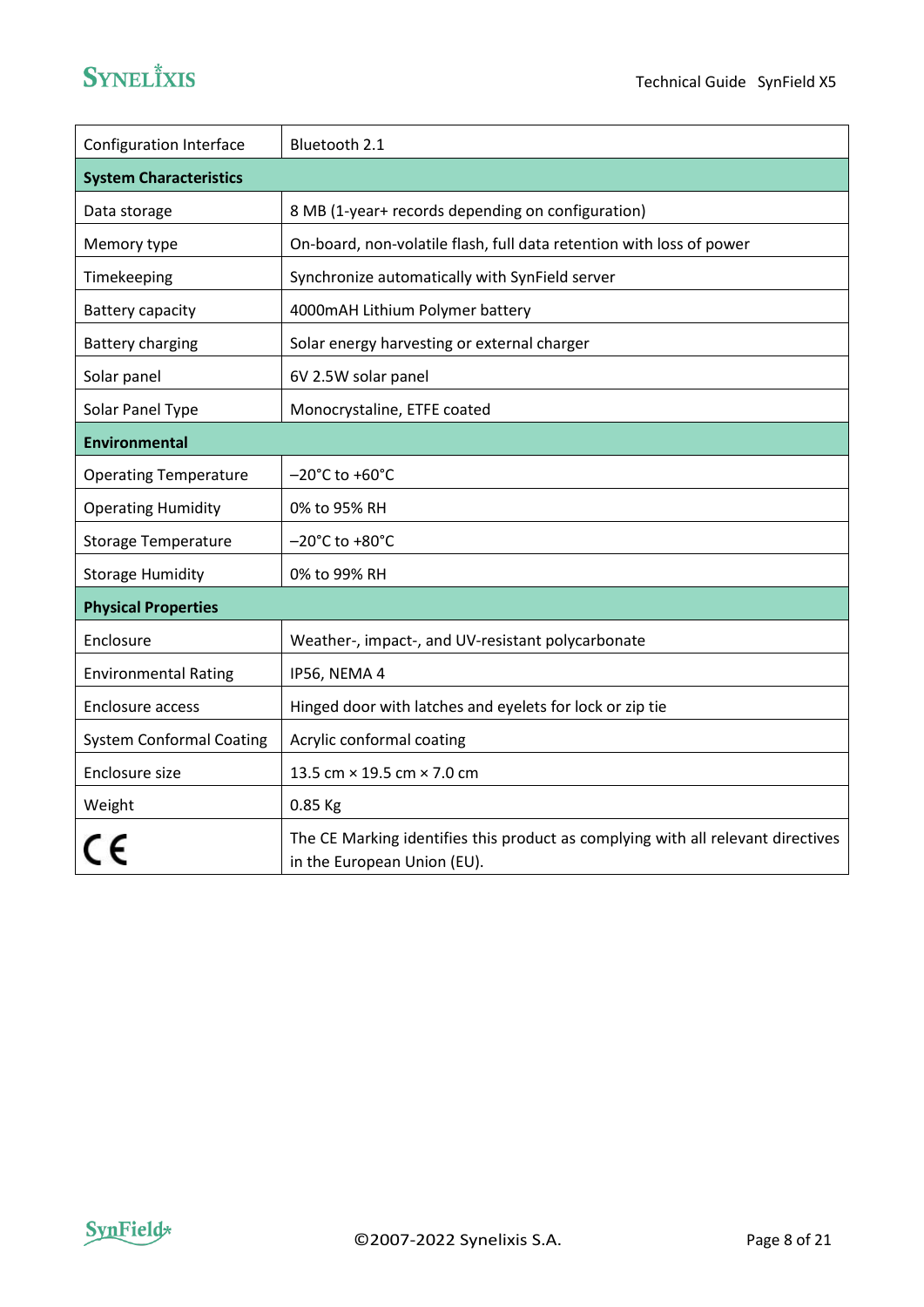#### <span id="page-8-0"></span>**3.3 SynField Connectors & Switches**

The SynField X5 node is comprised of a single printed circuit board (PCB) that is housed inside the enclosure. The following figure shows the layout of the device's PCB along with its connectors and switches.

The board includes the following connectors and switches:

- **ON/OFF switch** for powering ON and OFF the device
- **Solar-Panel Connector** for plugging in either the solar or an external 5VDC power-supply
- **Battery connector** for connecting the device battery
- **Sensors' connectors**:
	- o connectors 1-4 that support analog (10-bit accuracy), pulse counters and unidirectional serial sensors
	- o connectors 5-6 that support analog sensors (16-bit accuracy)
	- $\circ$  connector 7m that supports the meteorological-sensor-suite combinational sensor (rainmeter, windmeter, wind direction)
	- o connector 8d for digital sensors (UART, I2C, SDI12)
- **Actuators' connectors** A1-A8 for installing valves and bi-stable relays (with 1 or 2 coils)
- **SIM Card socket** for inserting cellular provider SIM. The device typically comes with pre-installed SIM
- **DIP switch 1**: Configuring connectors 1 to 4 as analog or pulse-counter sensors' ports
- **DIP switch 2:** Configuring the output voltage-level of the digital sensor (connector 8d) to 3.3V or 5V
- **DIP switch 3:** Configuring the output voltage-level of the actuators to 9V or 12V
- **DIP switch 4:** Configuring connectors 5 and 6
- **GPS antenna connector** for installing an active, 3V, GPS antenna (at the back side of the PCB)
- **Cellular antenna connector** for optionally installing an external cellular antenna (typically not used). (at the back side of the PCB)

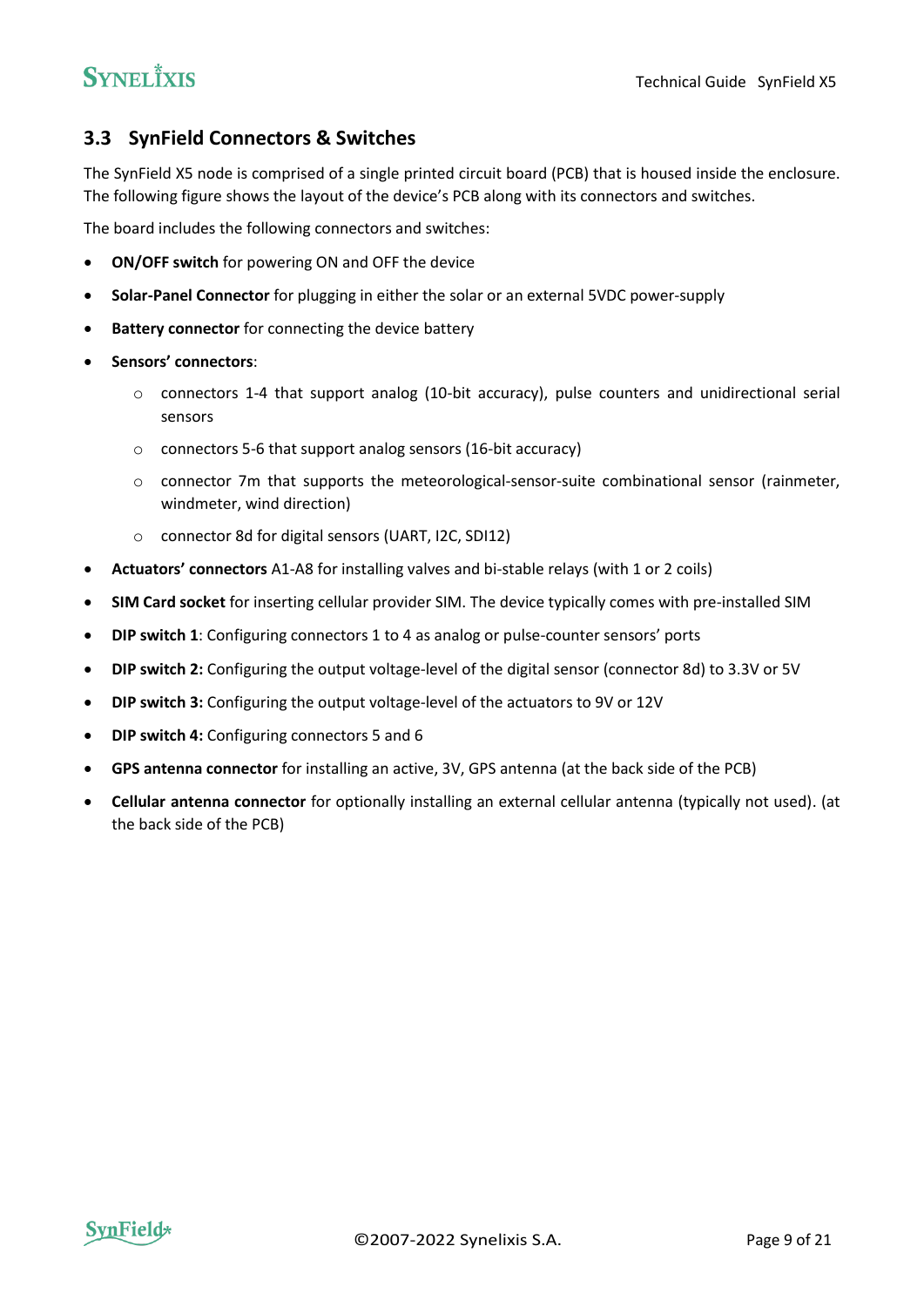

*Figure 3 SynField X5 Node printed circuit board*

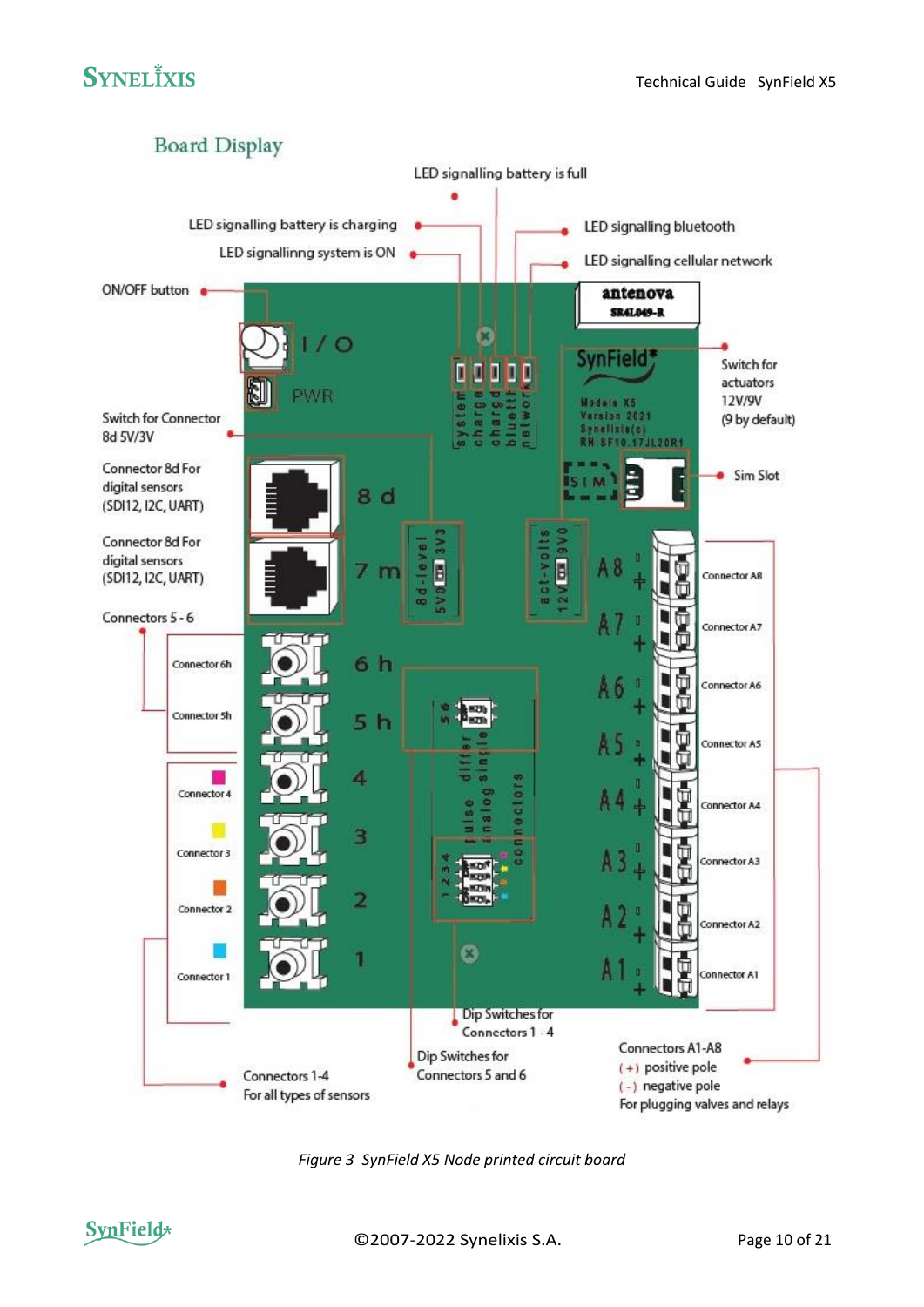### <span id="page-10-0"></span>**4. Installing the device**

After you have unpacked the device and checked that everything stated in the contents list is included, it is recommended to follow the steps described next in order toinstalland operate the SynFielddevice.

The SynField X5 Node itself comes ready to operate out-of the box. The cellular SIM card is installed and the device is setup to connect to the server. The only steps required are:

- Install sensors and actuators
- Configure sensors and actuators
- Attach aluminum mounting base
- Place the device in its final position (pole, wall, etc.)

<span id="page-10-1"></span>The following subsections give additional information on the above processes.

#### **4.1 Installing sensors and actuators**

Before starting sensor installation, you need to identify the connector for each sensor. The following table shows the sensor interfaces that each device connector can support.

| <b>Connector</b> | <b>Analog</b><br>(10 bit) | <b>Analog</b><br>(16 bit) | Pulse-<br>counter | I2C / SDI12 / 1-wire serial<br><b>UART</b> | (DDI) | <b>Wind &amp; Rain</b><br>$\mathbf{combo}^3$ |
|------------------|---------------------------|---------------------------|-------------------|--------------------------------------------|-------|----------------------------------------------|
|                  | $\sqrt{ }$                |                           | $\sqrt{ }$        |                                            |       |                                              |
| $\overline{2}$   | $\mathcal{N}$             |                           | $\sqrt{ }$        |                                            |       |                                              |
| $\overline{3}$   |                           |                           | $\sqrt{ }$        |                                            |       |                                              |
| $\overline{4}$   | $\mathcal{N}$             |                           | $\sqrt{ }$        |                                            |       |                                              |
| $5\overline{5}$  |                           |                           |                   |                                            |       |                                              |
| $6\phantom{1}6$  |                           | N                         |                   |                                            |       |                                              |
| 7m               |                           |                           |                   |                                            |       |                                              |
| 8d               |                           |                           |                   |                                            |       |                                              |

*Table 1. Device connectors and supported interfaces*

The following table shows the interface for the most frequently used sensors. If the sensor is not included in the following table, consult additional sensor documentation or technical support to identify sensor interface.

<sup>&</sup>lt;sup>3</sup> "Wind & Rain combo" interface is a proprietary interface connector (RJ11 type) that combines a rain-meter, windmeter and wind direction sensor in a single RJ11 connector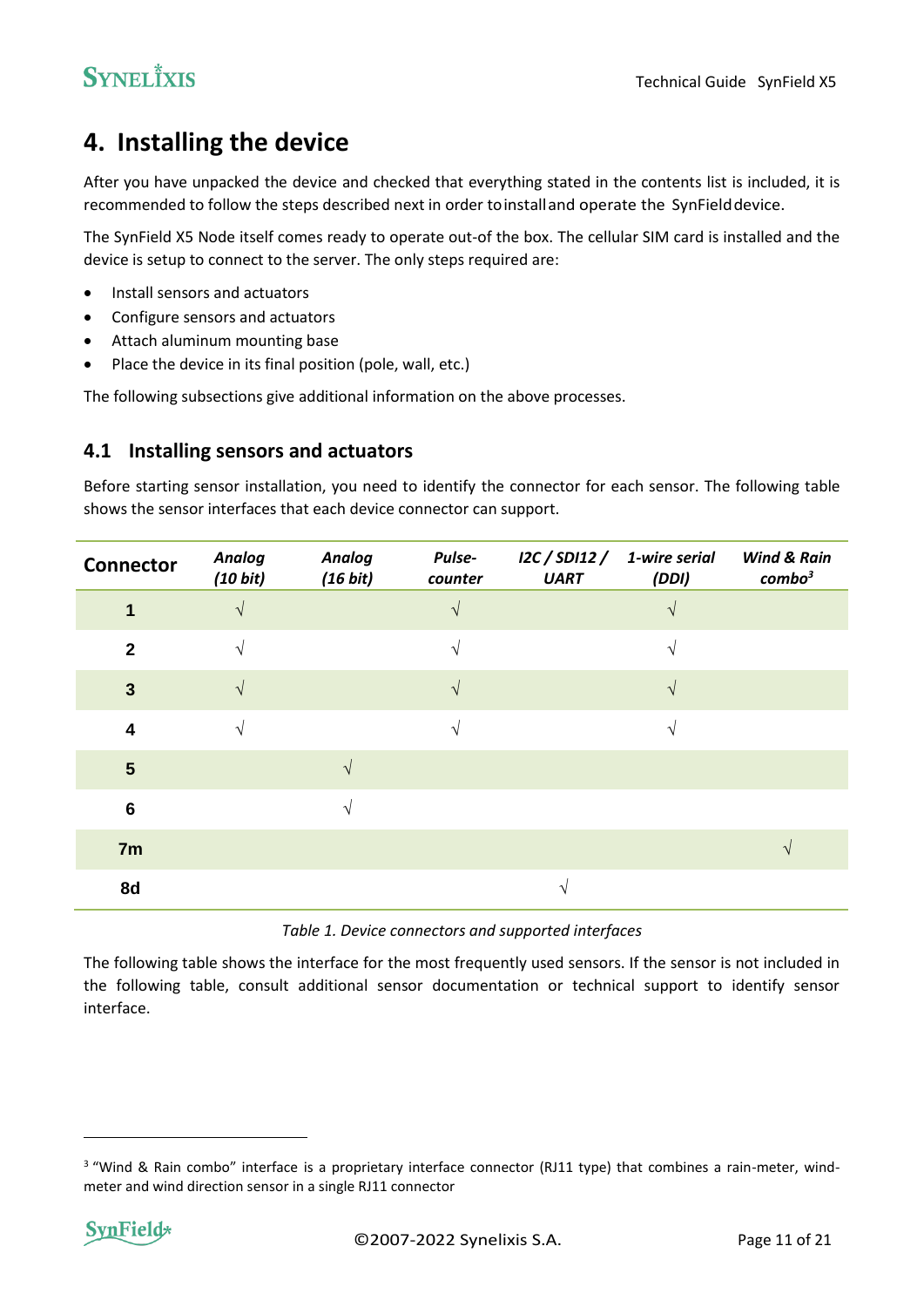| <b>Description</b>                                                                                                  | <b>Interface</b>     |
|---------------------------------------------------------------------------------------------------------------------|----------------------|
| Wind speed, wind direction and rain meter<br>Davis Vantage Pro 2 sensor suite                                       | Wind & Rain<br>combo |
| <b>Temperature &amp; relative humidity sensor</b><br>Sensirion SHT1x/2x/3x                                          | 12C                  |
| <b>Soil Moisture sensor</b><br>Meter Environment 10HS or EC-5                                                       | Analog               |
| Soil Electrical conductivity, moisture & temperature sensor<br><b>Meter Environment 5TE</b>                         | 1-wire serial (DDI)  |
| Industrial air/liquid pressure sensor<br>Various manufacturers and ranges                                           | Analog               |
| <b>Leaf Wetness sensor</b><br><b>Meter Environment LWS</b>                                                          | Analog               |
| <b>Solar Radiation sensor</b><br>Davis solar radiation sensor                                                       | Analog               |
| <b>PAR/Light Sensor</b><br>Apogee SQ1xx/SQ2xx                                                                       | Analog               |
| <b>Liquid pH Sensor</b><br>Industrial pH sensor & interface circuitry                                               | 12C                  |
| Soil volumetric water content, temperature & electrical<br>conductivity sensor<br><b>Meter Environment Teros-12</b> | <b>DDI</b>           |

*Table 2. Sensors and their interfaces*

Actuators are installed in connectors A1 to A8<sup>4</sup>. The device supports latching type actuators<sup>5</sup>. Specifically, it supports:

- All type of electrovalves with latching solenoid. All major manufacturers supply a DC-latching version for their solenoids.
- Latching relays with single or double coils and a coil voltage of 9 or 12 VDC.

<sup>&</sup>lt;sup>4</sup> Please note that in some places these connectors maybe referred to as connectors 9 to 16 respectively.

<sup>&</sup>lt;sup>5</sup> The system could also support non-latching actuators in special applications where power is available. Contact technical support for further information.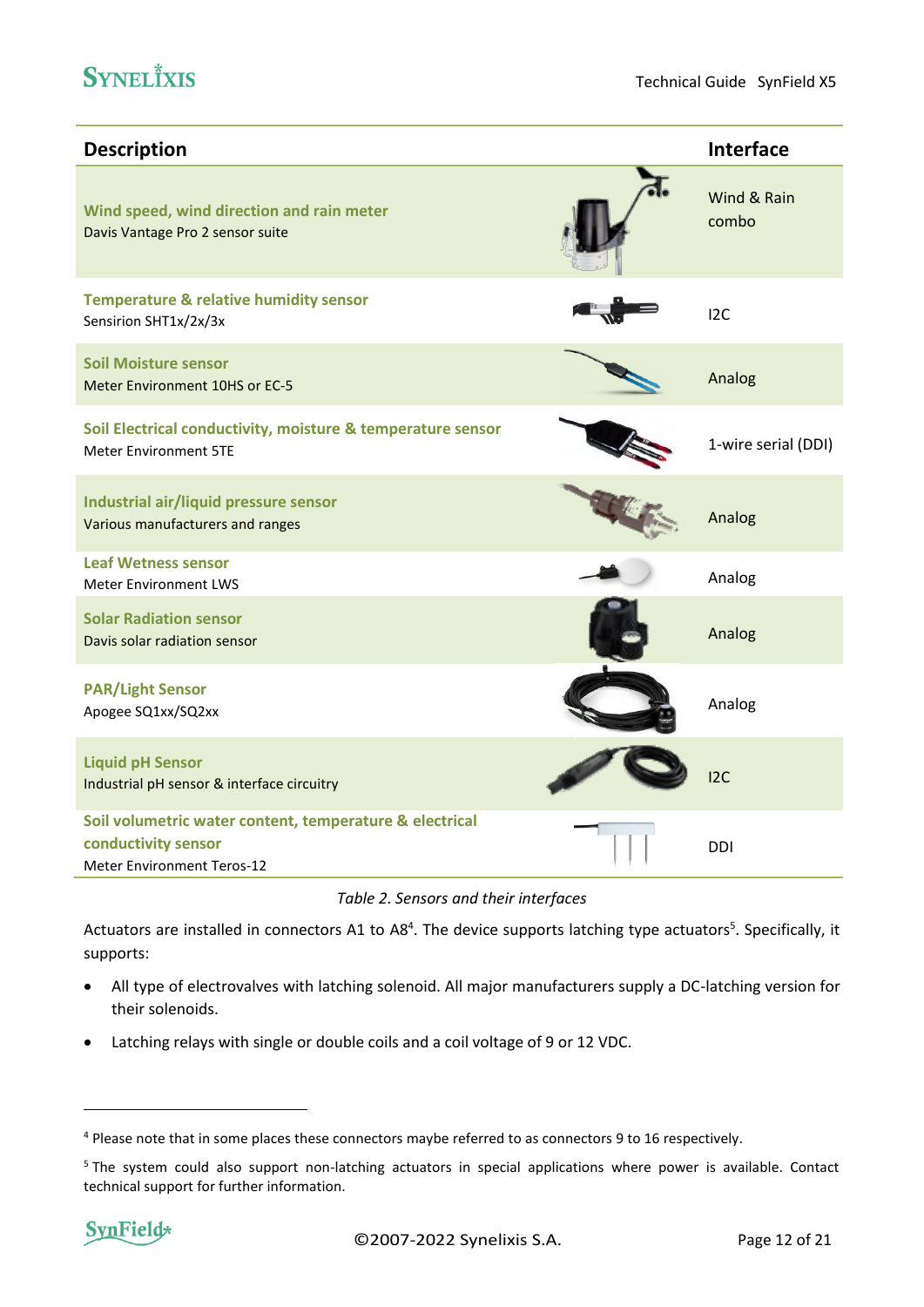After you have identified where to connect each sensor/actuator, insert respective cable as shown in the following figure and insert plug in the appropriate connector.



*Figure 4. Sensor cable insertion*

In the case of actuators, insert the positive cable (red color) in the "**+**" terminal of the connector and the negative cable (black color) in the "**-**" terminal. In the case of a double-coil latching relay, a neutral cable is also present and should be connected in the ground terminal marked as "**GND**".

### <span id="page-12-0"></span>**4.2 Configuring sensors and actuators**

Some of the device connectors need to be configured (using DIP switches) according to the type of the installed sensor.

Specifically, **connectors 1 to 4** need to be configured using a **DIP-switch** (see main board section) whether the attached sensor is of "pulse counter" type or analog. Check the adjacent figure for more information.

The **DIP switch** for connectors 5 and 6 should be in the **single** position (right position).

**Connector 8d** need to be configured using a **DIP switch**, whether the voltage level of the digital interface is 3.3V or 5V. Typically, the digital interface of supported sensors is 3.3V, so you should leave respective DIP switch unchanged.

**Connectors A1 – A8** need to be configured using a **DIP switch**, whether the voltage level of the digital interface is 9V or 12V.

**Connectors 5h, 6h 7d** do not need any additional configuration.



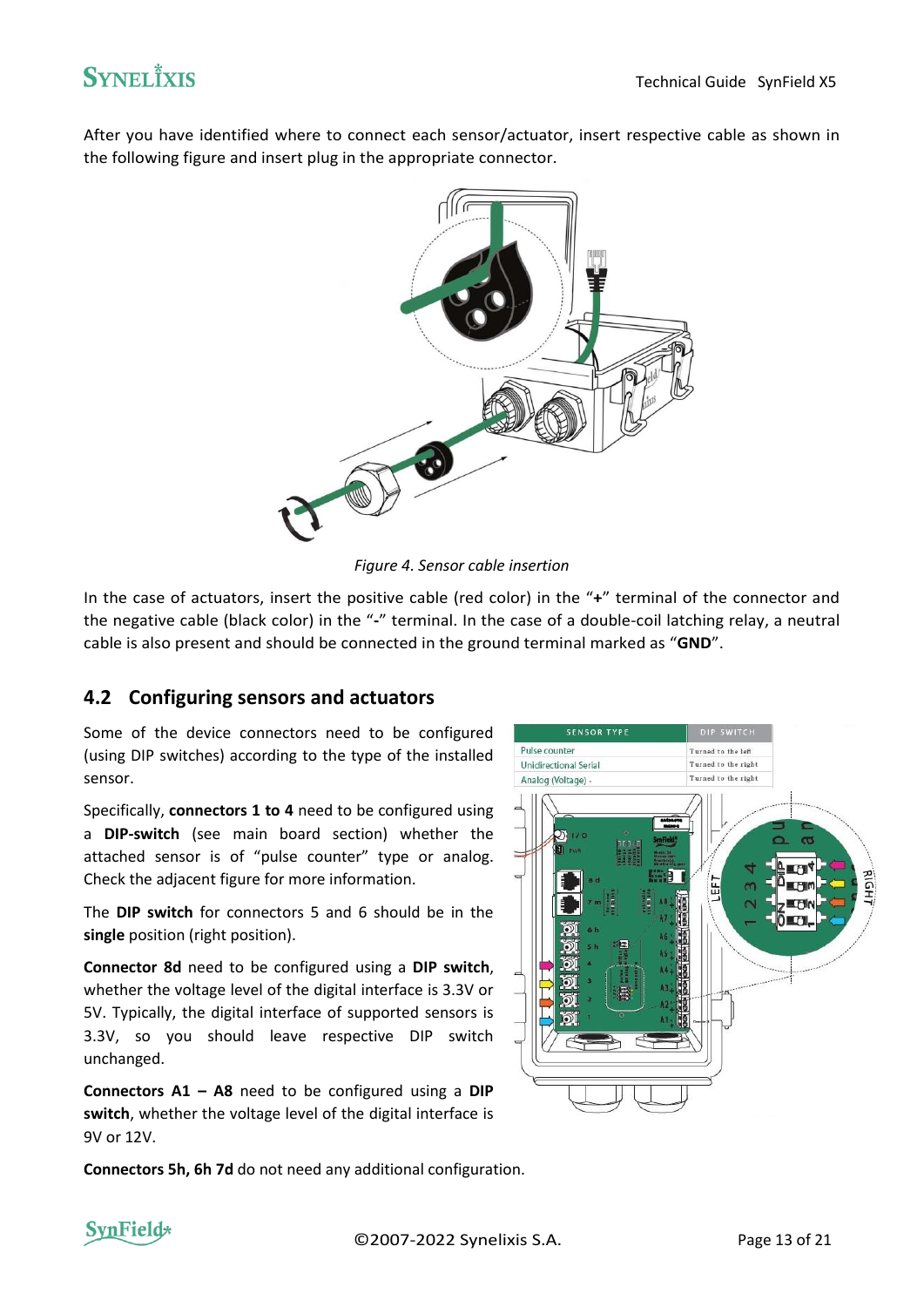In addition to configuring the respective connectors, the firmware configuration also needs to be updated accordingly. This is achieved using the SynField Control application. Below, the required steps are briefly presented; more information can be found in the "SynField Control application manual".

- Install SynField Control application from Google Play (search for "SynField Control") and "open" the application
- Press the "CONNECT" button and in parallel power on the SynField device. The application searches for a SynField device in vicinity, after a few seconds the application should locate the SynField device. If the device is connected for the first time with the specific mobile device, a pop-up window comes up asking for a PIN, enter "1234" and press OK. If the pop-up window doesn't come up, check on device notification area (slide top-to-down on device screen).
- After the device is found and the Bluetooth connection is established, the application will try to connect with the SynField device firmware. This should be achieved in the following 5 seconds, if not restart the SynField device and press the "CONNECT" button again. After the device and the control application are fully connected (Bluetooth and firmware), the "CONNECT" button changes to a **green** "CONNECTED" button.
- On the first tab named "CONTROL", press the "CONFIGURE" button. This will take you to the configuration screen where you select the sensor and actuator type for each connector.
- Press the "BACK" button on the bottom left. It will ask you to send the modified configuration to the device, press "SEND". It will then ask you to save the configuration, you can leave that for later.
- On the "MONITOR" tab, press the orange refresh button on the bottom right and check that the sensor values that are read are correct. On each actuator connector, check that the "ACTIVATE/DEACTIVATE" buttons on connectors with actuators perform respective actions.
- When everything is complete, save the configuration. Make sure that in the save dialog, the device serial number is shown, if not press the respective refresh button, you should also press the refresh button underneath so as to update location information (if mobile device has GPS capability). The select a name for the configuration and save. You could then select to forward the configuration (from the extra menu on the top-right) to have it handy later on when you need to enter device information on the SynField portal.
- Before exiting the application, press the "DISCONNECT FIRMWARE" button, this will put the device in back to normal operation. In parallel, various log messages are print in the "LOG" window of the application, while the device will try to connect to the server and send respective sensor data. If a warning/error message is displayed **other than** "Unregistered device" please refer to troubleshoot section and if problem is not solved contact technical support.

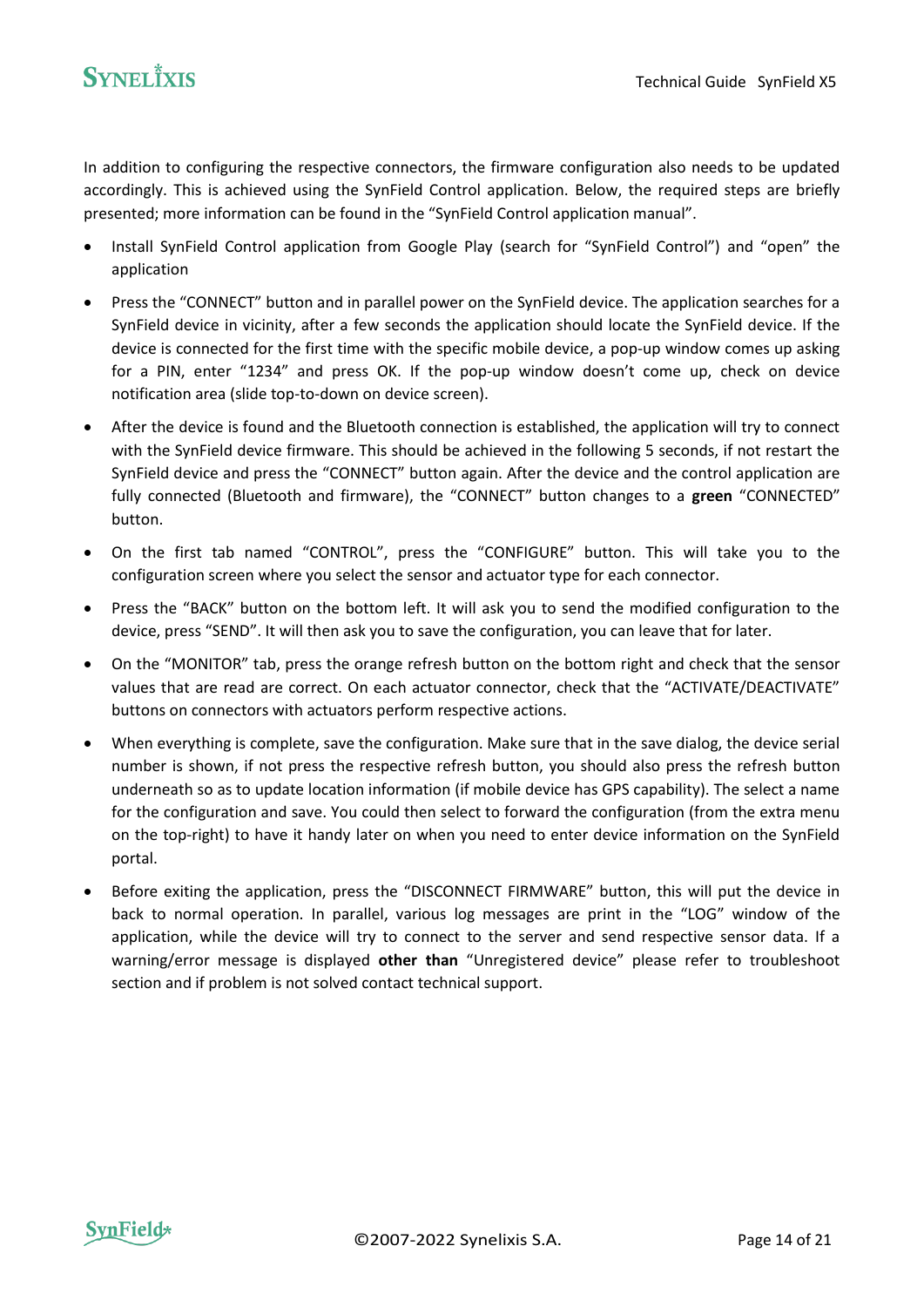### <span id="page-14-0"></span>**4.3 Attach mounting base**

Firstly, assemble the mounting base by screwing together the two parts and then screw the mounting base on the back of the device enclosure. The following figure depicts the mounting process. After that, the device is ready to be placed in its final position.



*Figure 5. SynField Node and its mounting base*

#### <span id="page-14-1"></span>**4.4 Placing a SynField device in the field**

Select an appropriate location for the device taking into account the following recommendations:

- Select an open area where the device panel will get direct sunlight for at least 3-4 hours a day. Make sure that it will not be shaded by present and future vegetation. Preferably, place the device towards the South to receive as much sunshine as possible.
- Make sure that network signal strength is adequate. You can use the "SIGNAL STRENGTH" button on the SynField Control application to verify signal status.
- If a wind-meter is installed, then the device along the wind sensor should be placed in an open area where the wind is not blocked and/or altered. Make sure that the wind-direction sensor points towards the North.
- If a rain meter is installed, have in mind that debris/vegetation/etc. could block the bottom hole of the rain bucket. In any case, regular inspection and cleaning of the rain bucket is advised. Make sure that the rain bucket is installed vertically; if installed at an angle, its accuracy will be degraded.
- Avoid placing the device at places that are prone to lightning and very strong winds.
- If possible, keep sensor cabling short (i.e., < 10 meters) to avoid induction currents from nearby lightning.

Then fasten metal-straps/tire-ups on the mounting pole **or alternatively** screw the mounting base on a wall or pole. Upon final placement, power on the device and connect using the SynField Control application. Verify again that all sensors and actuators are operating as expected and press "Firmware

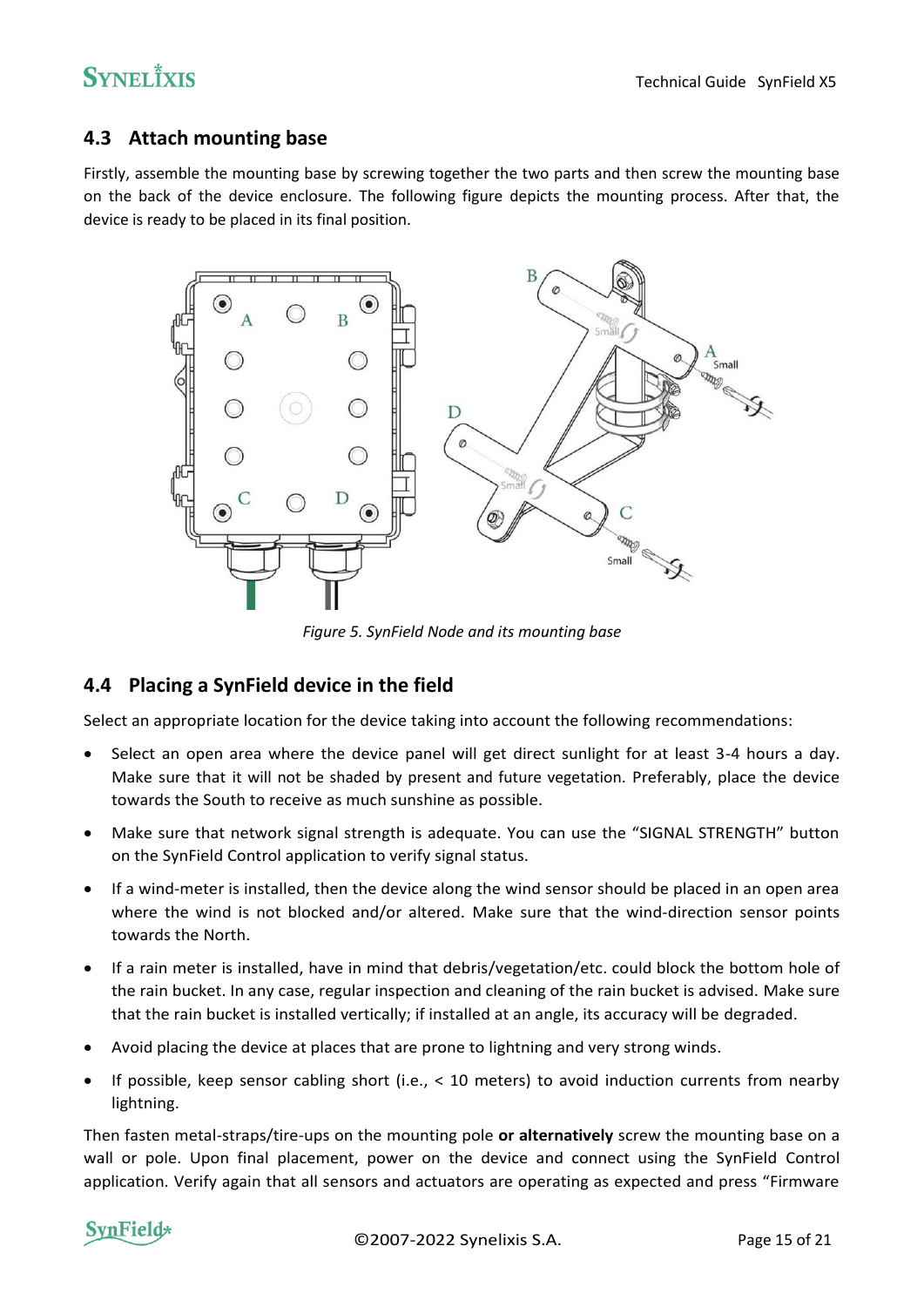disconnect" button and inspect log messages to verify that the device successfully connected to the server and sent measurements. In the end an "Unregistered device" warning message appears; this is regular since our device has not been set up in the SynField web portal. Leave the device powered on and sending.

Finally, on the web portal [\(https://app.synfield.gr/](https://app.synfield.gr/)) login and visit the "Configuration" tab to add the respective device along with its sensors and actuators. This process could be achieved either manually by entering one by one or by importing the configuration file that was saved and forwarded during the sensor configuration process (Section 4.2). If the configuration file was saved but not forwarded, then it could be done by opening the control application and from the extra menu on the top right, select "Load configuration file", select the appropriate file and then forward it (i.e., using email).

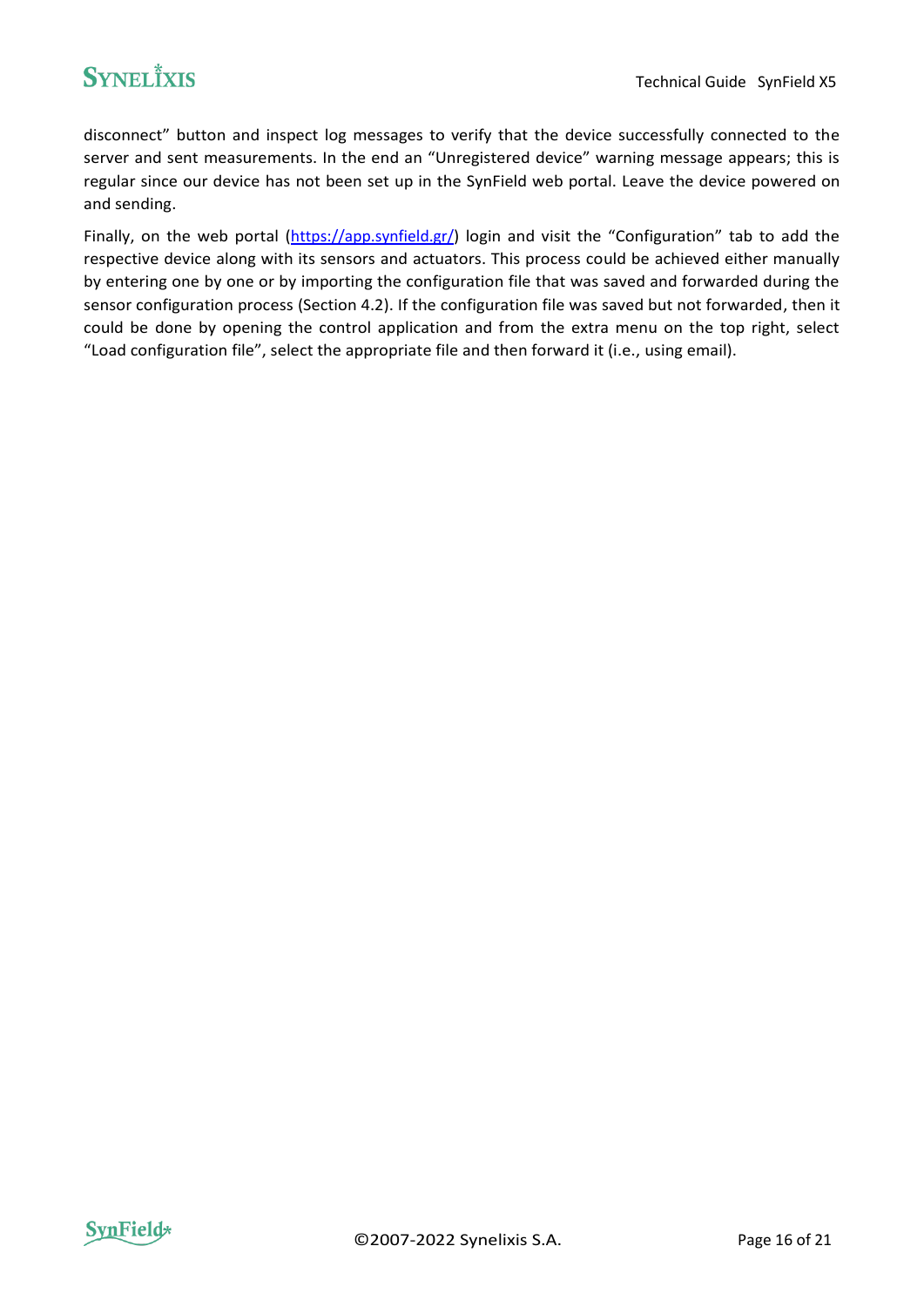### <span id="page-16-0"></span>**5. Troubleshooting**

If device does not send any data and is not visible/accessible through the portal, then the first thing is to visit the device, power-off and then back on and try to connect with the SynField Control application to identify the reason of failure. If device manages to connect with the application, then press "Disconnect firmware" button and observe the messages printed into the LOG window.

| Problem                                                                                                                              | Cause                                               | <b>Solution</b>                                                                                                                                                                                                                                                                                                                                              |  |
|--------------------------------------------------------------------------------------------------------------------------------------|-----------------------------------------------------|--------------------------------------------------------------------------------------------------------------------------------------------------------------------------------------------------------------------------------------------------------------------------------------------------------------------------------------------------------------|--|
| Device won't power-on (on-<br>board LED does not light after<br>power button is pressed)                                             | Very-low battery                                    | battery connector and solar<br>Make sure<br>panel/charger connector are firmly in place.<br>Un-press power button and leave device to<br>charge its battery for several hours. Then try<br>again.                                                                                                                                                            |  |
| Device won't connect with the<br>SynField Control application                                                                        | Hidden window / other                               | If the device is to connect for the first time with<br>the particular mobile device, check during<br>Bluetooth registration process if a "Pairing<br>request" is visible in the mobile notification<br>area. Alternatively, open the mobile Bluetooth<br>configuration page and search for a Bluetooth<br>device named "SynField" and connect from<br>there. |  |
|                                                                                                                                      |                                                     | Bluetooth link is established but the<br>lf.<br>application cannot connect with the device<br>firmware, power off the device and then back<br>on and try again. If still cannot connect with the<br>firmware, exit control application, power off<br>the device and try again.                                                                               |  |
| "CPIN" and "Network init error"<br>printed in the LOG window                                                                         | <b>SIM</b><br>missing<br>or<br>incorrectly inserted | Make sure SIM is in place and correctly<br>inserted. If problem persists, you could insert<br>SIM in a mobile device and verify that SIM is<br>operational and unlocked.                                                                                                                                                                                     |  |
| "Registering to GPRS network"<br>Poor signal<br>shown for a long time and then<br>Network connect error printed<br>in the LOG window |                                                     | Try to place the device at a place with better<br>signal quality. You could use the "Check signal"<br>button in the control application to check signal<br>strength. Signal strength value should be at<br>least 2.                                                                                                                                          |  |
| Incorrect sensor values                                                                                                              | Damaged<br>cable/connector/sensor                   | Inspect sensor and cabling. Make sure sensor<br>plug is firmly inserted in the connector. Unplug<br>and re-plug.                                                                                                                                                                                                                                             |  |
|                                                                                                                                      |                                                     | Connect to the device using SynField Control<br>application and in the monitor tab, view the<br>value for the particular sensor. If the problem                                                                                                                                                                                                              |  |

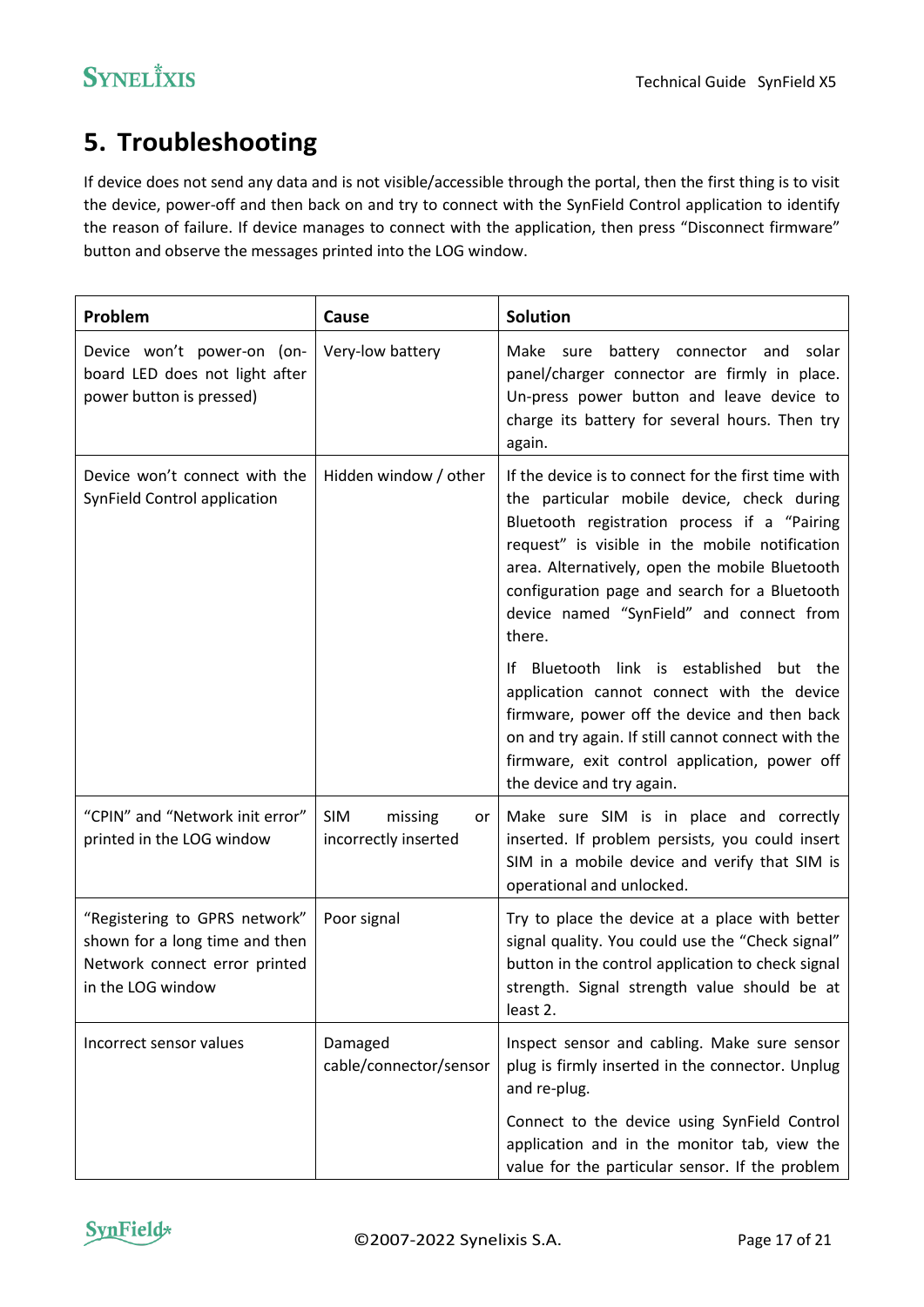|                                                                                                                                                                                                                                        |                                           | persists, you could try installing the sensor in a<br>different connector.                                                                                                                                                                                                                |
|----------------------------------------------------------------------------------------------------------------------------------------------------------------------------------------------------------------------------------------|-------------------------------------------|-------------------------------------------------------------------------------------------------------------------------------------------------------------------------------------------------------------------------------------------------------------------------------------------|
| not adequately<br>Device<br>is<br>charged<br>(battery<br>voltage<br>doesn't manage to reach 4.1V<br>and above).                                                                                                                        | Dirt/shade<br>solar I<br>on.<br>panel     | Inspect device solar panel and make sure there<br>is not any dirt on the panel or something is<br>shading part of the panel. Clean the panel with<br>a towel.                                                                                                                             |
|                                                                                                                                                                                                                                        |                                           | Connect to the device using the SynField<br>Control application and verify charge current. If<br>the device is not fully charged and is charging,<br>then charge current when the sun "hits" the<br>panel should be above 300mA.                                                          |
| battery is drained<br>Device<br>(battery voltage<br>quickly<br>manages to reach 4.1V and<br>above, but when not charging<br>battery voltage drops quickly<br>and till the next morning,<br>battery voltage reaches 3.8V<br>and below). | Aged battery or high<br>power consumption | Inspect device and cabling for any visual<br>defects.<br>Disconnect all sensors and see if the problem<br>persists. If the problem persists, it is quite<br>possible that battery is degraded and should be<br>replaced. Contact technical support for spare<br>battery and instructions. |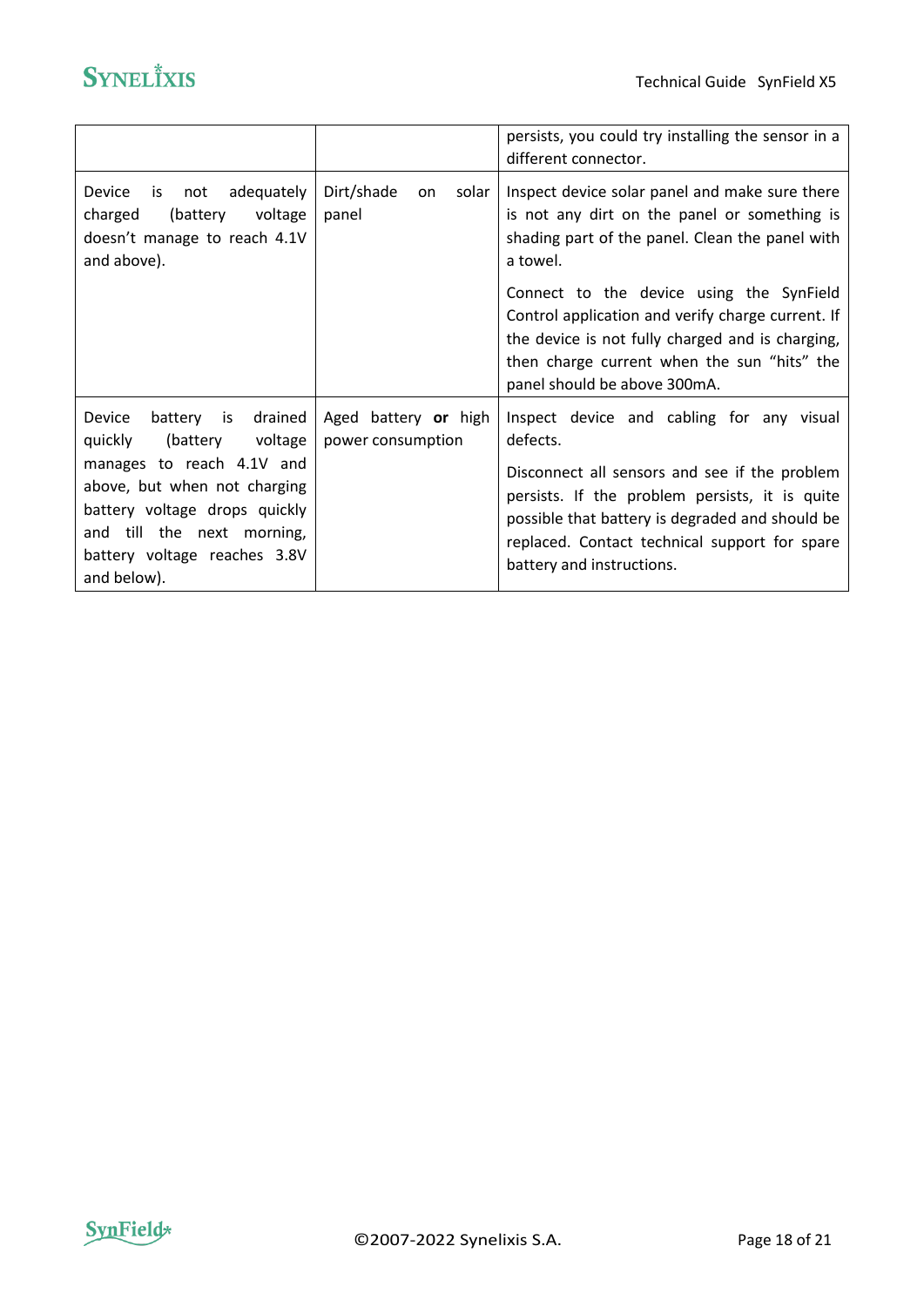### <span id="page-18-1"></span><span id="page-18-0"></span>**6. After the final installation**

#### **6.1 SynField X5 maintenance**

- It is recommended to inspect the device externally on a monthly basis.
- Avoid any work that may damage the SynField X5 device and its accessories (above and below ground).
- If a software failure occurs and cannot be resolved following the instructions in section 5, contact Synelixis technical support before doing any action by yourself.
- If you need to clean the node, wipe it with a dry towel.
- Check solar panel and clean if required.
- Check battery voltage (through the portal) regularly for strange battery behavior (i.e. low battery levels: <3.8V).
- Make sure solar panel is facing south and is not shaded by branches/leaves.
- <span id="page-18-2"></span>• Check sensor cabling for signs of wear.

#### **6.2 Sensor maintenance**

For each sensor, please follow the maintenance instructions provided in their own manuals. Especially for the rain meters ensure that the rain bucket is clear of leaves and debris.

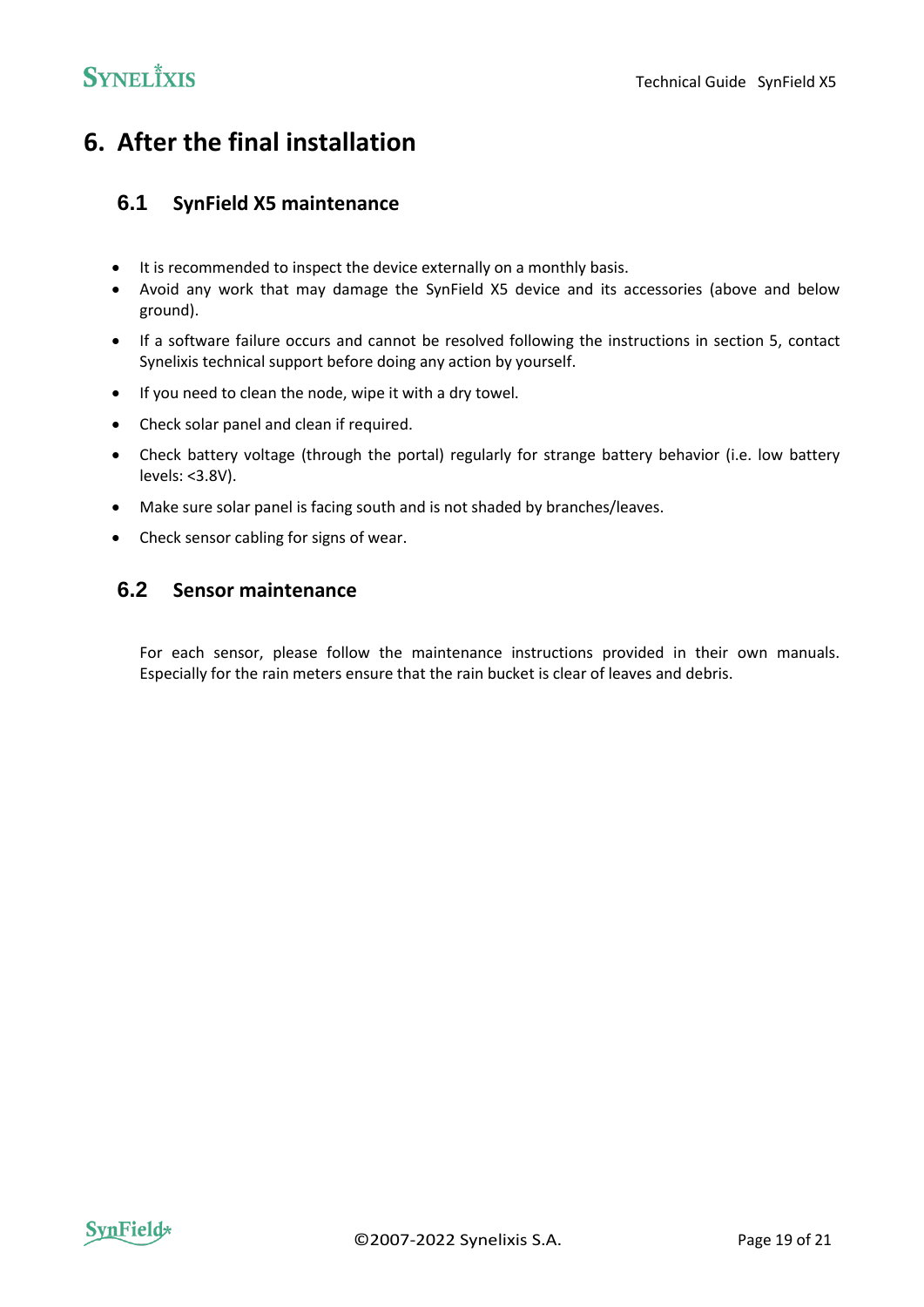## <span id="page-19-0"></span>**7. Contacting Synelixis**

If you have question questions about the SynField X5 or encounter problems installing the SynField X5 please contact Synelixis technical support.

Please do not return items for repair without prior authorization.

CONTACT TECHNICAL SUPPORT +30 210 2511 584 Monday - Friday 10:00 a.m. – 5:00 p.m. Eastern European Time [support@synfield.gr](mailto:support@synfield.gr)

#### **Synelixis Solutions S.A.**

Main Office: 10 Farmakidou Str, Chalkida, GR-34100, Greece, Athens Branch: 157 Perissou Str., Gr-14343, Nea Chalkidona, Athens, Greece Tel.+30 210 2511 584, Fax: +30 22210 75053, Web: www.synelixis.com, www.synfield.gr Email: info@synelixis.com, [info@synfield.gr](mailto:info@synfield.gr)